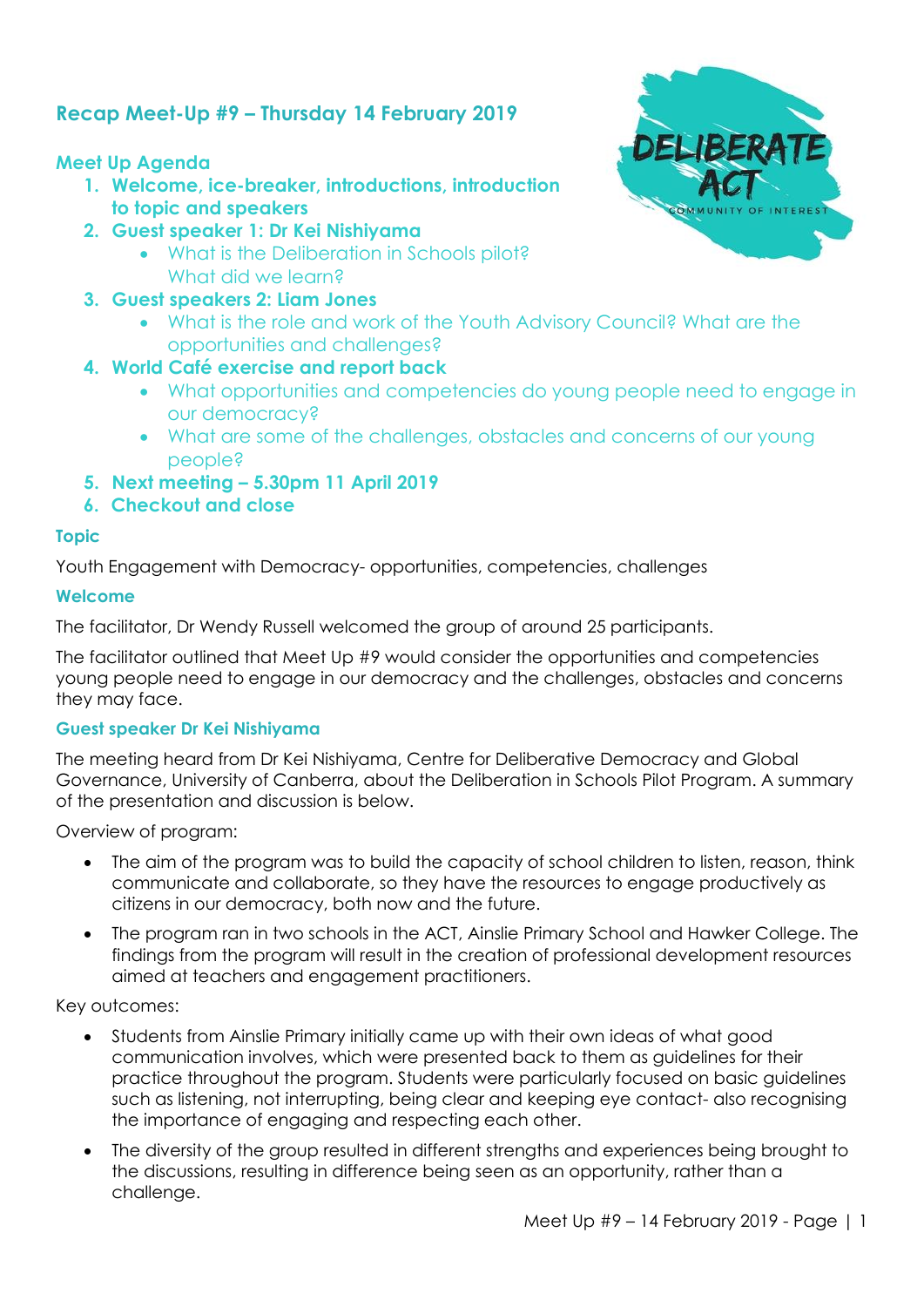At the end of the program students ultimately agreed that they would like to see their school become more democratic.

Questions to Kei from DeliberateACT members on Deliberation in Schools Program:

 Reflection is an important part of deliberation. What ideas and strategies do you have to help people reflect? People are familiar with expressing their opinion but less familiar with reflecting and changing their opinion. Persuasive writing is a focus in primary schools, which may

discourage reflection.

 People tend not to stop and think about what they might deliberate on unless they have to make a decision. In the Deliberation in Schools program, were the students asked to make any decisions?

Students were asked to make recommendations to the principal, so decisions had to be made. There was an emphasis on finding agreement and recognising differences among participants.

 When students are criticised for activism in schools, how do you encourage civic participation? We need structures to empower them.

Notes about the pilot are available at Attachment A.

### **Guest speaker Liam Jones**

The meeting heard from second guest speaker Mr Liam Jones from the Youth Advisory Council (YAC) to present on the work of the YAC and its opportunities and challenges.

Overview of presentation:

- Liam discussed the key role of the YAC as the body that informs the ACT Government on issues important to youth in the ACT. Members form a diverse group of people aged between 12 and 25, who are strongly committed to taking a lead role in representing and engaging in issues affecting young people.
- Liam outlined the civic participation recommendations that came out of the recent ACT Youth Assembly:
	- o Recommendation 1: Implement a range of consultation methods: a mixture of inperson and online consultation to engage young people on pertinent issues, and to overcome digital literacy/access barriers to better collect authentic feedback from young people.
	- o Recommendation 2: Commit to an ongoing and collaborative approach to consultation for young people that clarifies the purpose of collating feedback and includes reporting back mechanisms on how the feedback has been incorporated into decision-making.
	- o Recommendation 3: Provide genuine opportunities to engage with and involve young people in consultation and government decision-making.
	- o Recommendation 4: Implement a comprehensive Civic Education unit to provide greater in-depth understanding of government and policy-making processes, education on current affairs (particularly on issues pertinent to young people), as well as providing students with optional time off every week to engage in civic activities (such as volunteering for community organisations.)
- The YAC hears that young people do not know enough about the platforms available to engage with the government- such as YourSay.
- Other challenges include the perception that young people aren't taken seriously because they are often under the voting age. Not enough is done to target youth in engagement processes that are directly related to them.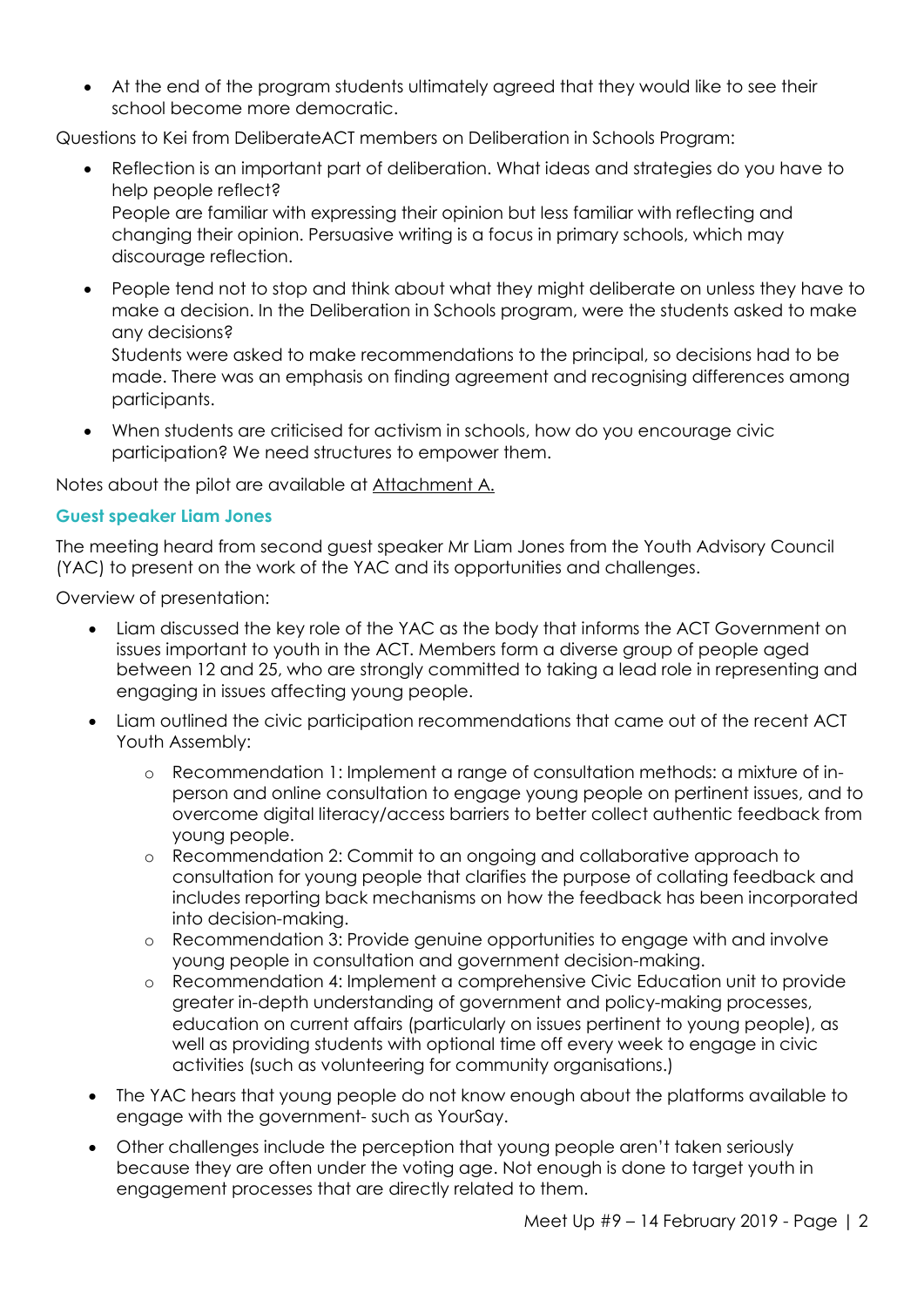Questions from DeliberateACT members on the Youth Advisory Council presentation:

- How are YAC members chosen? There is an application process. Young people apply and then go through an interview process that ensures a diversity of ages, cultural backgrounds and interests make up the group. More information can be found here: <https://www.communityservices.act.gov.au/youth/youth-interact/youth-advisory-council>
- Do YAC members focus on ACT issues or can they also respond to Federal issues? We focus on ACT issues, but we can make submissions on Federal Government issues. The YAC was recently involved in engagements around decreasing the voting age.
- People get invested in consultations but then get no feedback. How do we get the Government to explain why they make decisions? This needs to improve across all ages. They should use the internet. When someone makes a submission, they should get a response.
- What are the barriers to participation? Young people need to know the consultation is on, have the time to participate, and believe that they have the capacity to shape decisions.

The ACT Youth Assembly Report is now available at **[https://www.communityservices.act.gov.au/youth/youth-interact/consultation.](https://www.communityservices.act.gov.au/youth/youth-interact/consultation)** The names of the Council members and a photo are contained in the report.

## **World Café exercise**

The room broke up into four groups and participants discussed and captured on butcher's paper:

- **What opportunities and competencies do young people need to engage in our democracy?**
- **What are some of the challenges, obstacles and concerns of our young people?**

Some of the themes and questions that came out of the discussions included:

- Young people need to understand how things work some knowledge of the topic and an understanding of the process of influencing decisions. There should be more communication in that space.
- Government needs to understand what impresses young people and try to frame issues in a way that appeals to them.
- Governments need to be nimble to respond to issues that emerge in the spaces youth engage (e.g. when something goes viral on social media). That is where youth are talking about the issues that matter to them.
- Encourage young people to engage and show them how it can make a difference. Communicate outcomes effectively.
- Try different models for example, youth and bureaucrats jointly engage in consultation and jointly making the decision.
- Go beyond engagement to decision-making. Involve young people in delivery.
- Understand that young people are more likely now to gather around a cause or a campaign, rather than an institution (like a youth centre).

Group discussion notes are captured below and group top three points. Comments have been typed where difficult to read in images.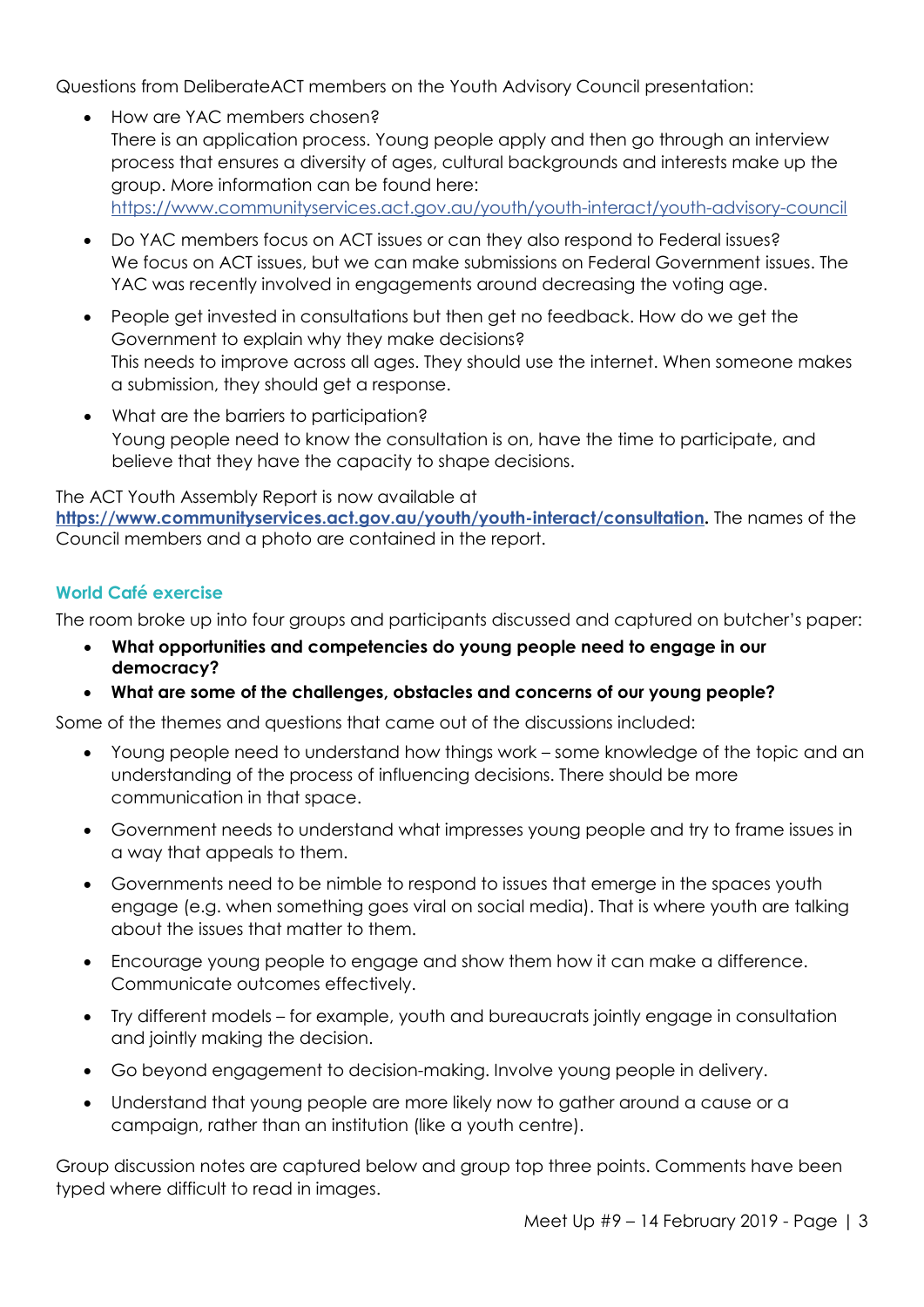

- Rather than consultation engage in real project
- Processes are inconsistant and scattered
- Young people won't engage if they feel like they are not being listend to
- Common lanuage about democracy and critical thinking
- Young people need to expereince demoractic processes in family, school, work, sport and recreation, dealing with violence and conflict
- Schools should be a democratic laboratory for students
- What things naturally interest young people, of different age groups? If you understand that, then you can frame democratcic participation in a way that appeals
- Competencies (enablers, not barriers)
- 1. Access/control
- 2. Cause and effect how do things really work- topic matter, process
- 3. Communication- influence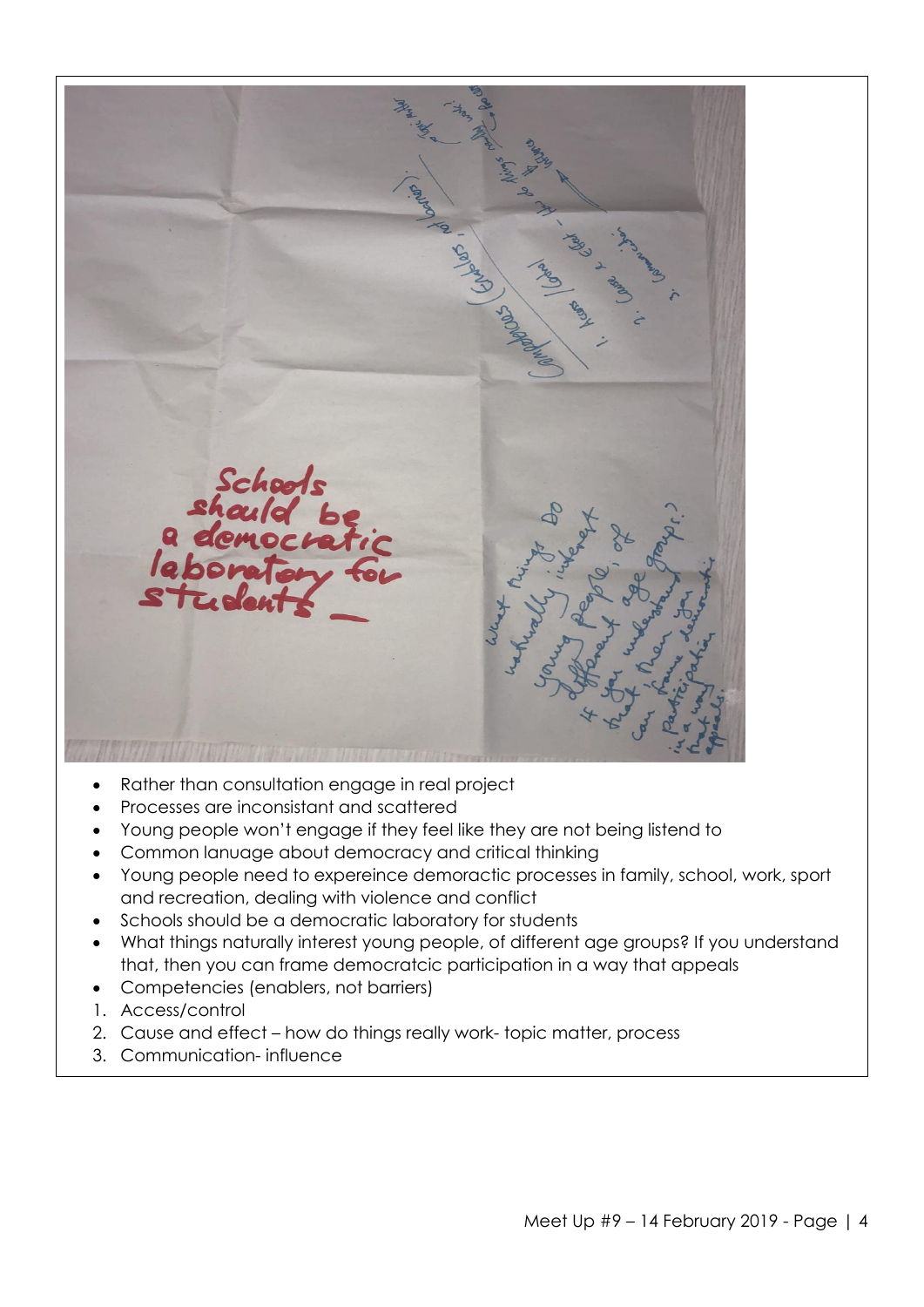

Round 1 discussion:

- Common language to be able to communicate successfully (language, terms,concepts)
- Benefit to students, young people- feedback on consultation, outcome that is visible
- Continual change in processes a disincentive to participation
- Ability to reflect, how to reflect- what works well, what could be better, build cultures that encourage critical thinkers

Round 2 discussion:

- Opportunties- campaigns/passions
- Challenges- institiutions, not lisened to, how to go beyond consultation
- General insights- involve indelivery of projects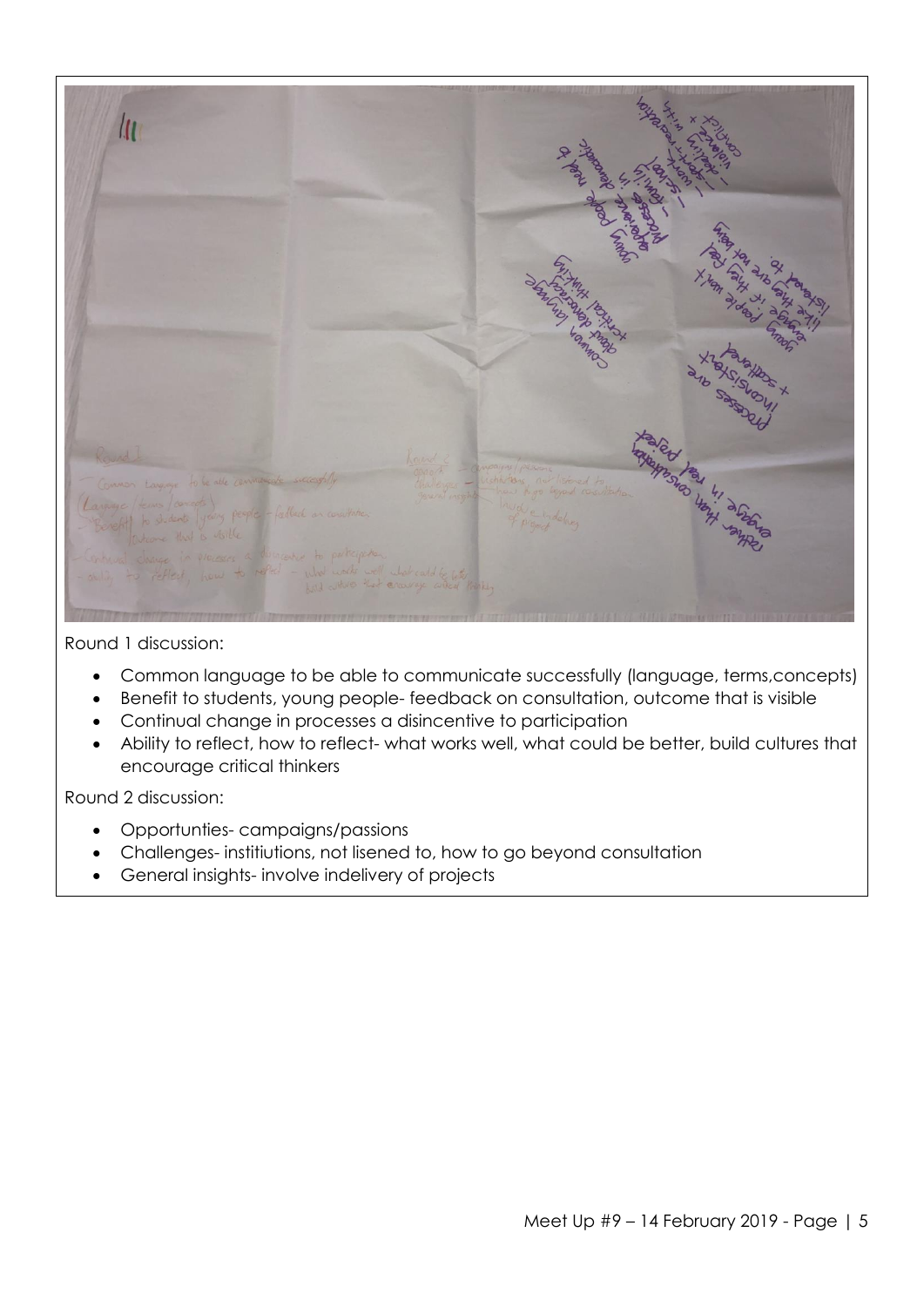

- Restorative practice- repairing harm
- What is democracy? Family, school, work, circle sentencing, restorative justice
- Young people need to experience living and working in democractic institutions
- Learn circle skills

Post-its

- Consulting with CSD and Human Rights Commission about consultation with young people and children
- Look at barriers to participate- eg time, knowledg, how it works, can you change things? Gap of knowledge Govt democracy depends what learning occurs in families
- Skills in listening- understaning what democracy is. School is hierachical, talk each day
- Students could sit on governance structures and panels etc Students migh need help to do it- empower staff and students to protest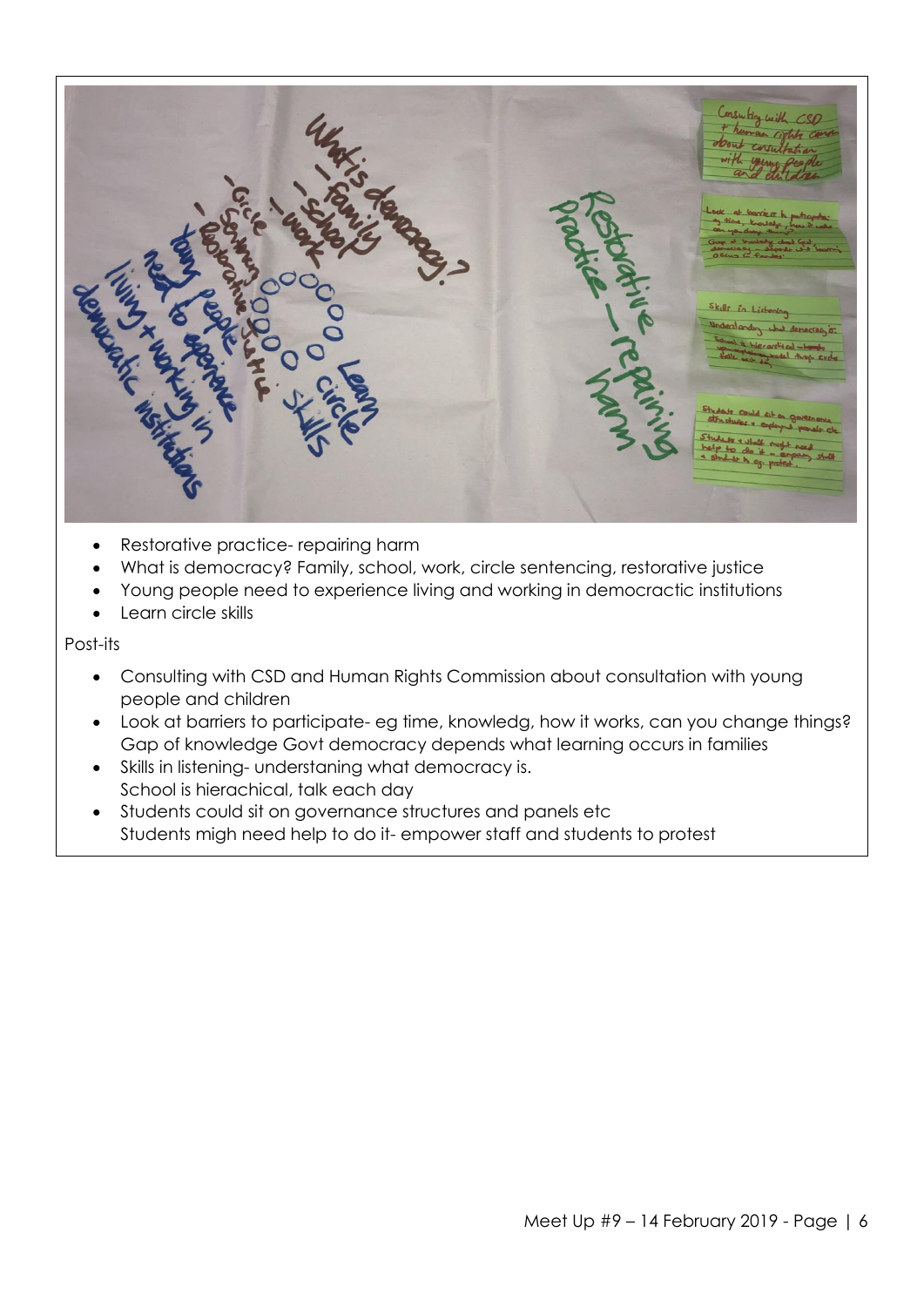

Challenges, obstacles, concerns

- Lack of practice in deliberation
- Rejection of top-down interactions
- Lack of genuine desire for input
- Short timeframes of govt consultation
- Ability to discover what decisions are being considered
- Exclusion from agenda setting
- Need to support interests of youth in areas which they engage in

Opportunities and competencies

- Self organised and designed groups
- \*\*\*\* Detection (eg in advertising) critical thinking skills
- Strategic visioning competencies needed
- Nova Scotia style restorative inquiry
- Youth assembly process type proceses create both opportunities and competency
- To balance education focus on persuasive comms
- Open-minded self-reflection
- Govt need competency too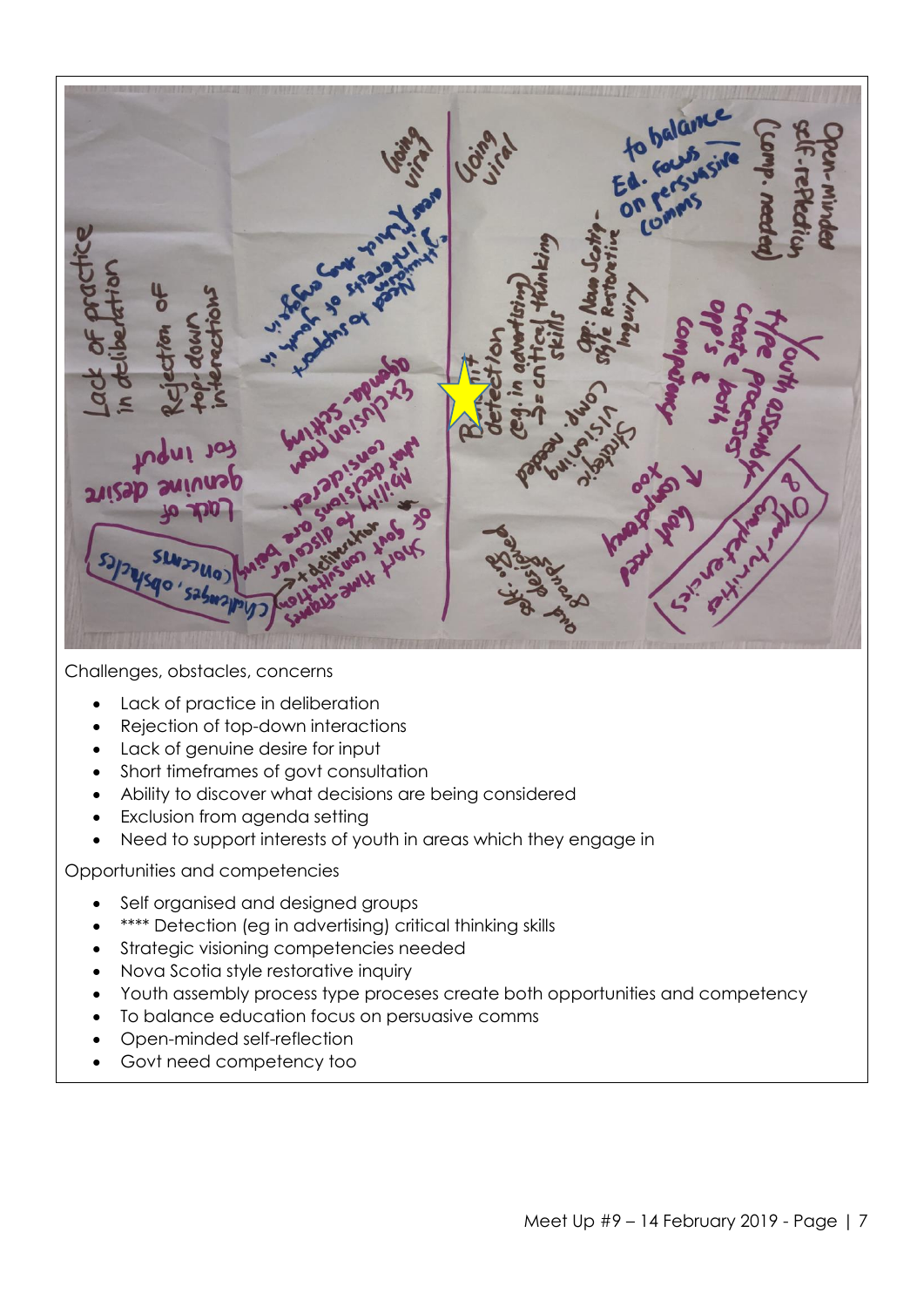#### **Wrap-up**

Members were encouraged to sign up for YourSay updates to find out about engagement processes being run by the ACT Government. Anyone can sign up at <https://yoursay.act.gov.au/about>

## **Next Meeting – 5.30pm 11 April 2019**

*Deliberating Well – Have you got what it takes?* The session will look at what skills and attributes you need to get the most out of deliberation, in an interactive and practical way.

### **Future topics**

These topics were brought up at a previous meeting. They have been kept here as a reference.

### **Deliberation & methods**

- Have an experience of "Deep Democracy" (the Lewis method) [https://deep](https://deep-democracy.net/category/deep-democracy-basics/)[democracy.net/category/deep-democracy-basics/](https://deep-democracy.net/category/deep-democracy-basics/)
- Would like an experience of methods
- How to design deliberative mini-publics
- I'm interested to explore the Arnstein/gap model [http://lithgow-schmidt.dk/sherry](http://lithgow-schmidt.dk/sherry-arnstein/ladder-of-citizen-participation.html)[arnstein/ladder-of-citizen-participation.html](http://lithgow-schmidt.dk/sherry-arnstein/ladder-of-citizen-participation.html)
- Can the topic be too broad for a citizens' jury?
- (After a mini-public) How do we know if there has been actual "deliberation"?
- Ethical values and the common good
- Deliberative processes require slower decision-making. Time to think and learn. Time to listen. Time to deliberate. How do we make time?
- What methods will reach the people?

#### **Community capacity building**

- Is/can deliberation achieve bipartisan support
- Talking about vs. talking to create futures
- The role of media in promotion and acceptance of participative processes
- How are the topics for a citizens' jury decided? Does the topic need to match the type of process?
- When and how will the government partner with civil society to choose a topic for a participatory process?
- How can we encourage Aboriginal and Torres Strait Islanders into deliberations? We need more relationship focus
- How do we get the politics to buy in?
- Explore funding opportunities for collaboration between researchers and practitioners of deliberative democracy
- How to increase citizens' trust in other types of participatory innovations? (without the specific function of participatory budgeting)
- What does a good relationship look like?

#### **Case studies**

- Invite researchers from Centre of Deliberative Democracy to present findings in deliberative democracy
- Deliberative processes in extremely polarised societies
- Showcase successful cases of deliberation in Australia and the world
- Lessons from citizen-government engagement failures
- What could ACT do to learn and improve on its current activities?
- How to really get citizens involved in an authoritarian state?